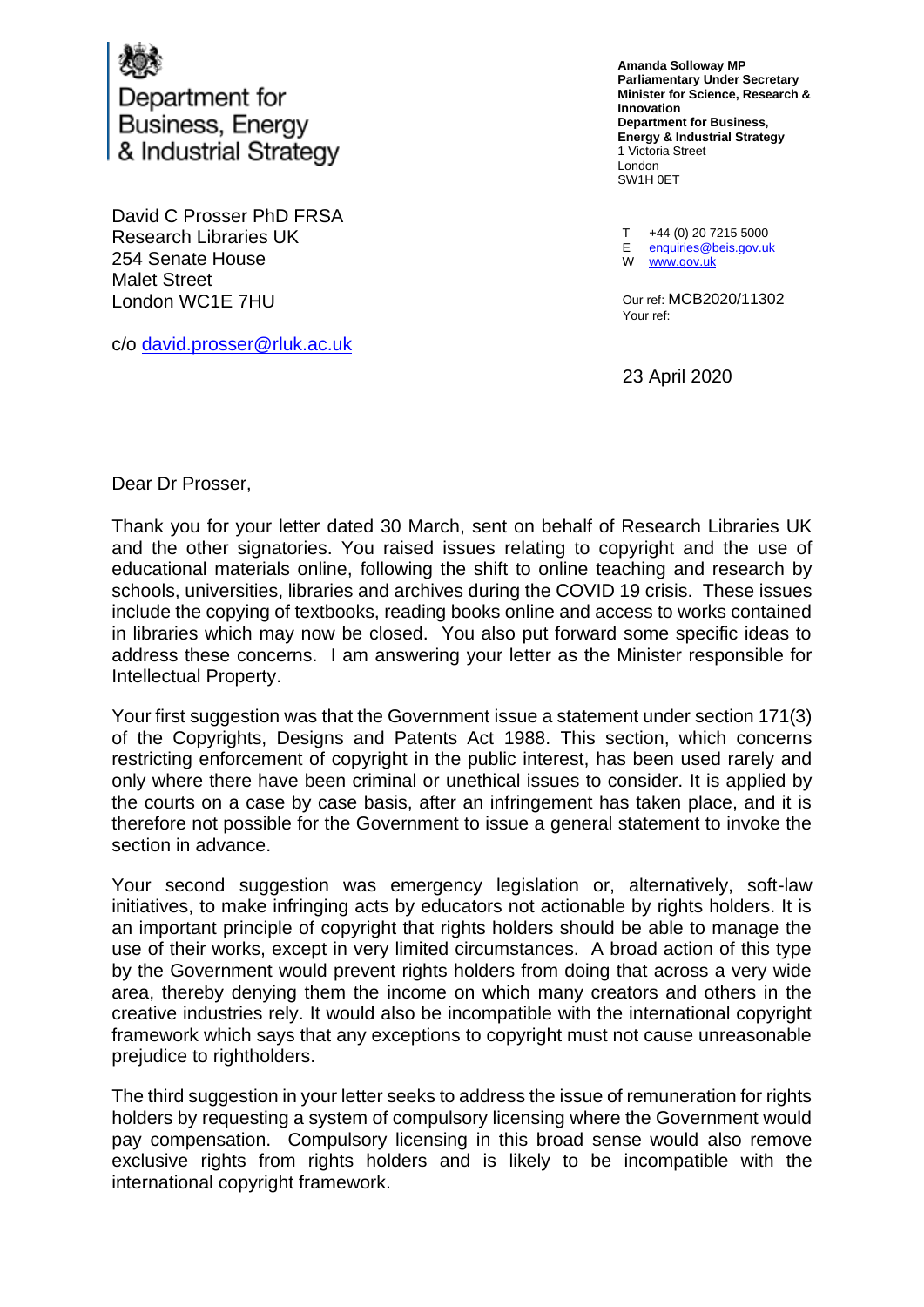Although we do not believe that the proposals which you have set out are viable, I am pleased to note that many rightholders and collecting societies have taken unprecedented steps since the start of this crisis to make their works more widely available.

A number of publishers have taken steps to allow schools, universities and libraries to access their publications and use them online more easily. For example, several publishers have agreed to allow libraries and bookshops to do live storytelling online. The Publishers Association has published a summary of the wide-ranging actions taken by publishers in response to the present crisis (available here: <https://www.publishers.org.uk/covid-19-publishing-industry-response/>)

The Wellcome Trust has published a Coronavirus consensus statement, which has been signed by many major research journals and publishers. The signatories to this statement commit to making research and data related to COVID 19 available and freely accessible.

There are numerous other partnerships between rights holders and not-for-profit organisations to make more materials available.

The Department for Education (DfE) has made a list of resources for teachers and parents to use at this time (available at:

[https://www.gov.uk/government/publications/coronavirus-covid-19-online-education](https://www.gov.uk/government/publications/coronavirus-covid-19-online-education-resources)[resources\)](https://www.gov.uk/government/publications/coronavirus-covid-19-online-education-resources).

All publicly funded schools in England also benefit from central licences which are agreed between the DfE and organisations which manage the repertoire of rights holders, such as the Copyright Licensing Agency (CLA). Many individual institutions in the UK also have licences. These licences have specific terms and conditions in place, including limitations on the quantity of a work (such as a textbook) which may be copied. The DfE has met with CLA to discuss the current situation and has agreed new, more generous terms that are in place until the end of the academic year for licensed UK schools, Sixth Form and Further Education colleges. The CLA has also widened the terms of its Higher Education Licence. Other CMOs have made public statements on how their licences enable the sort of digital uses you set out and provided additional resources on their websites to help licensees seek out appropriate content.

Not all copyright works or uses are covered by these licences, which is why the Copyright, Designs and Patents Act 1988 (CDPA) provides several exceptions to copyright which may be used to help deliver education.

One of these exceptions (Section 36 CDPA) allows educational institutions to copy extracts of up to 5% of a work which is not otherwise available under their licences, and these may be made available on a secure electronic network.

Another exception (Section 32 CDPA) allows copyright works to be used for illustrative purposes during teaching as long as their use is fair, non-commercial, limited to the persons giving and receiving instruction, and acknowledges rights holders. Many materials used in presentations by teachers, including those which are streamed remotely to students, are likely to fall within this provision.